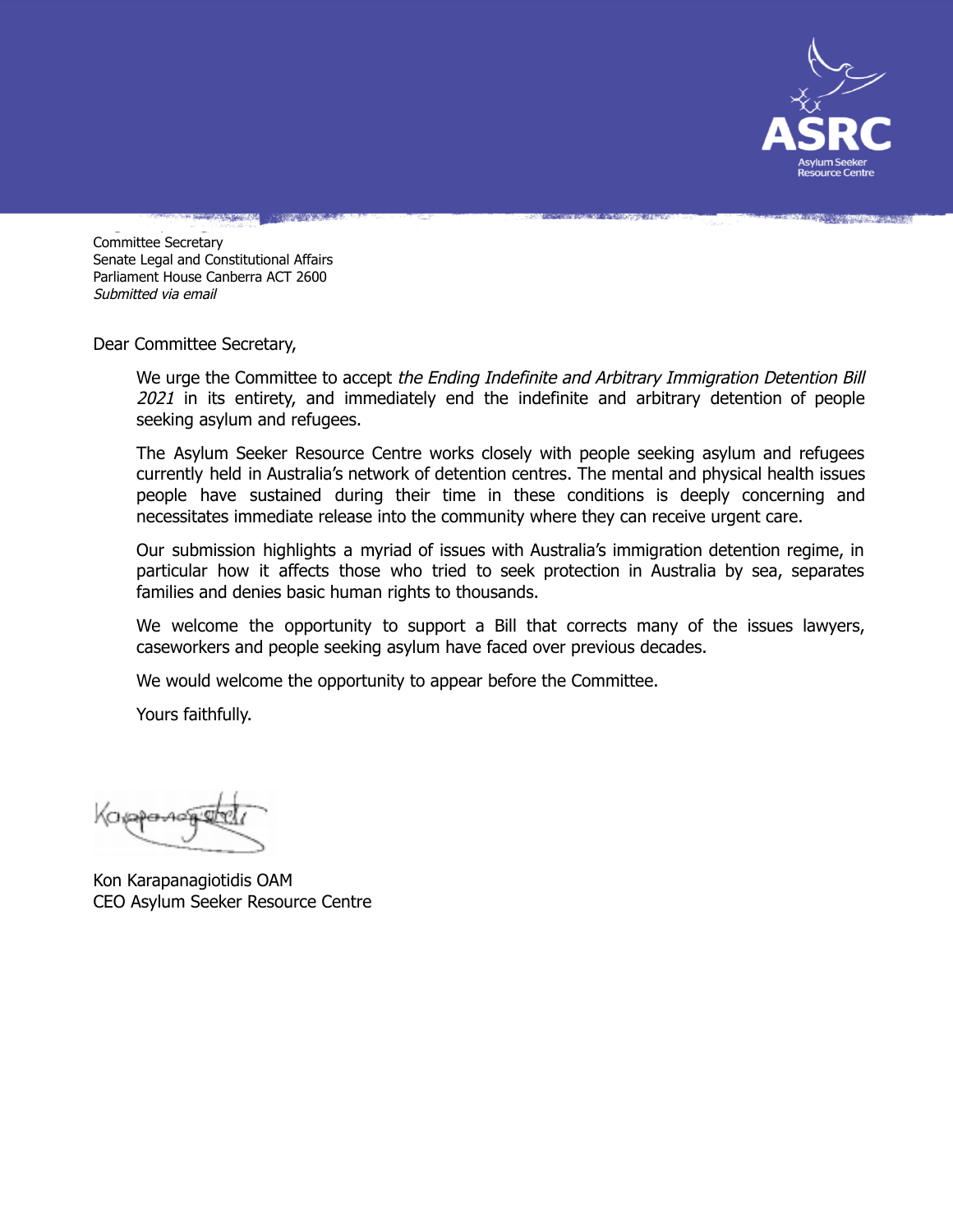# **1. Introduction**

## 1.1 The Asylum Seeker Resource Centre

- 1.1.1 Founded in 2001, the Asylum Seeker Resource Centre (**ASRC**) is Australia's largest independent aid and advocacy organisation for people seeking asylum and refugees, supporting and empowering people at the most critical junctures of their journey.
- 1.1.2 The ASRC welcomes the opportunity to submit to the Joint Standing Committee on Migration concerning the Ending Indefinite and Arbitrary Immigration Detention Bill 2021 (**the Bill**).

### 1.2 Overview of submission

1.2.1 The ASRC strongly supports the Bill which provides clear guidance on the parameters for immigration detention, including that detention should only be used as a last resort and maximum timeframes for detention. In addition, the Bill provides for minimum conditions of immigration detention and independent oversight of all detention. Currently, Australia is an outlier amongst comparable countries in relation to both the length of time people spend in immigration detention and their treatment within detention, which is also incompatible with international human rights law and practices. Our submission will outline some of the persistent issues with Australia's immigration detention regime and explain how these can be rectified by this Bill.

### 1.3 Summary of recommendations

1.3.1 We provide the following recommendations to the Australian Government.

**Recommendation 1:** This Bill is accepted in its entirety.

**Recommendation 2:** Immediately release all refugees and people seeking asylum currently held in detention.

**Recommendation 3:** Prohibit arbitrary detention of refugees and people seeking asylum and require that all decisions to detain refugees and people seeking asylum must be exceptional and subject to independent review.

**Recommendation 4:** Implement clear and strict timeframes for the length of time a person can be held in immigration detention.

**Recommendation 5:** Respect and maintain family unity and avoid all actions that disrupt or separate family units.

**Recommendation 6:** Provide free legal assistance and adequate medical and mental health care to people held in immigration detention.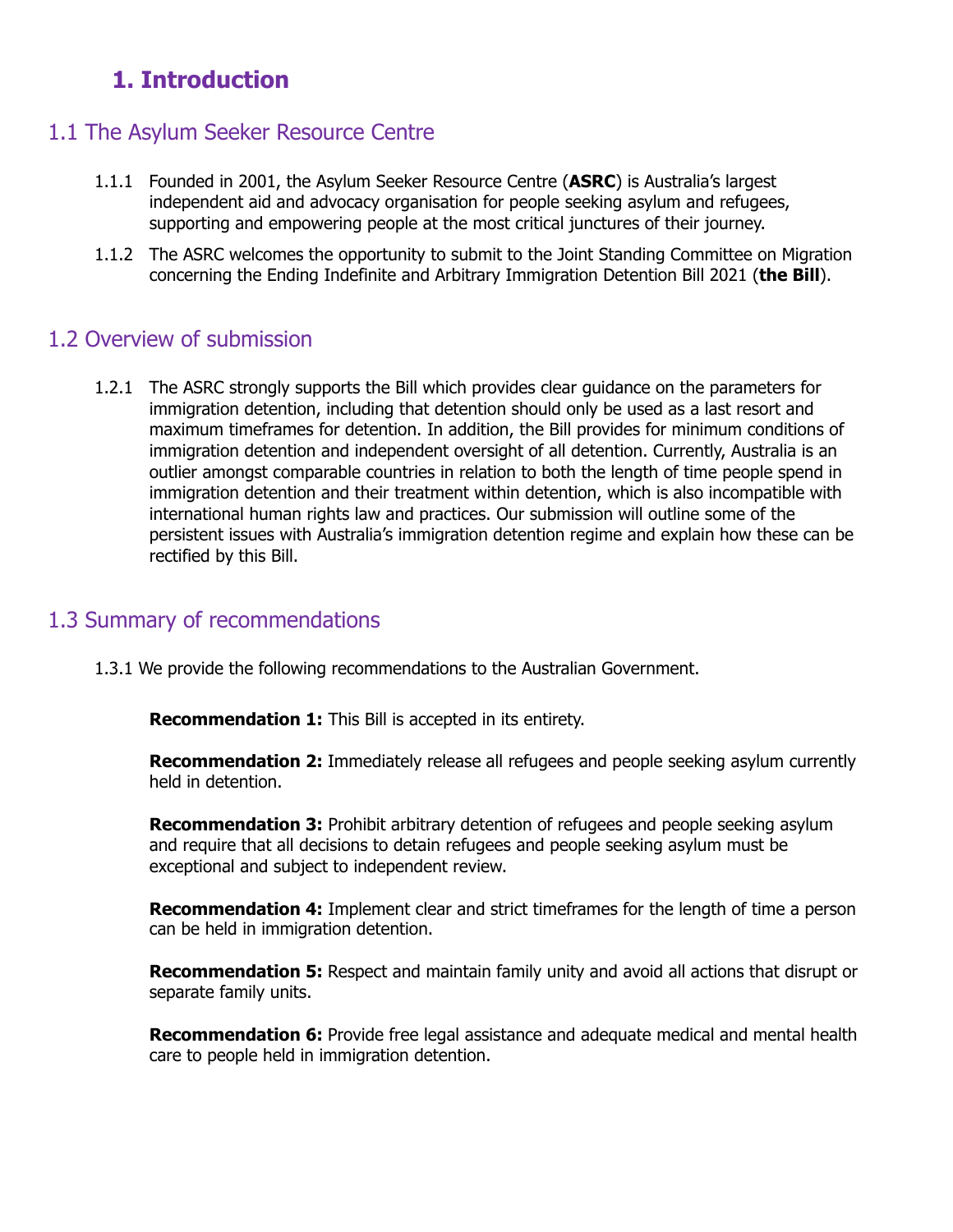# **2. Explanation for ASRC's support of this Bill**

### 2.1 This Bill is accepted in its entirety.

- 2.1.1 The ASRC recommends that the Committee urgently adopt this Bill in its entirety.
- 2.1.2 Since offshore processing was restarted in 2001, people seeking asylum have been subjected to arbitrary and indefinite detention. Australia's detention regime has received sustained international condemnation, which has undermined Australia's international standing and brought into dispute Australia's commitment to international law. Subjecting people seeking asylum to brutal conditions in detention has cost the lives of at least 14 people seeking asylum and refugees. This was highlighted in Australia's recent participation in the third cycle of the Universal Periodic Review process in January 2021, where 47 nations criticised Australia's policies towards refugees and people seeking asylum, including Australia's persistent use of prolonged detention.
- 2.1.3 Australia's immigration detention system, including permitting indefinite detention, is in opposition to numerous international treaties, including but not limited to: the Optional Protocol to the Convention against Torture and Other Cruel, Inhuman or Degrading Treatment or Punishment (**OPCAT**), International Covenant on Civil and Political Rights (**ICCPR**), United Nations Convention on the Rights of the Child (**CRC**), and Convention Relating to the Status of Refugees. Codifying Australia's international obligations to refugees and people seeking asylum in domestic law is an integral step to rectifying and addressing Australia's failures to adhere to international law. This will include abolishing indefinite, arbitrary detention of refugees.
- 2.1.4 Mandatory detention is the status quo in Australia. Section 189 of the Migration Act 1958 (Cth) (**Migration Act**) provides that any person who is reasonably suspected of being an unlawful non-citizen (i.e. who does not have a visa), must be detained. There are no time limits provided for any person's detention and people are detained indefinitely for several years.
- 2.1.5 Also, mandatory detention has led to monumental policy failure, which costs the Australian taxpayer billions of dollars. According to the [2021-22](https://www.homeaffairs.gov.au/reports-and-pubs/budgets/2021-22-home-affairs-pbs-full.pdf) Federal Budget, the Government will spend \$1.3 billion on onshore detention this year and will spend a total of \$4.3 billion over the next four years. A further \$464.7 million will be spent on expanding the detention centre on Christmas Island; this is despite the Government claiming it would cost \$55.6 million to reopen the detention centre in 2019. Two families held in the Northern APOD in Darwin were held in abysmal conditions until their release in August 2021, which cost an estimated [\\$891,000](https://www.aph.gov.au/api/qon/downloadestimatesquestions/EstimatesQuestion-CommitteeId6-EstimatesRoundId11-PortfolioId20-QuestionNumber268) per month (from February 2020 to December 2020); this amount does not include health service provider costs. The average administered cost per annum of holding a person in immigration detention in 2019–20 was \$361,835, and \$458,506 for those held in Alternative Places of Detention (**APOD**) accommodation in Brisbane and Melbourne. By comparison, the average administered cost per annum of holding a person in Residence Determination (community detention) in 2019–20 was \$46,490.
- 2.1.6 In addition, there is no adequate oversight of the detention regime, including decisions made to detain a person and monitoring of detention facilities. Under section 486O of the Migration Act, the Commonwealth Ombudsman can make recommendations to the Minister regarding a person's detention, where they have been detained for at least 2 years. However, these recommendations are not binding and there is no process to seek review of a person's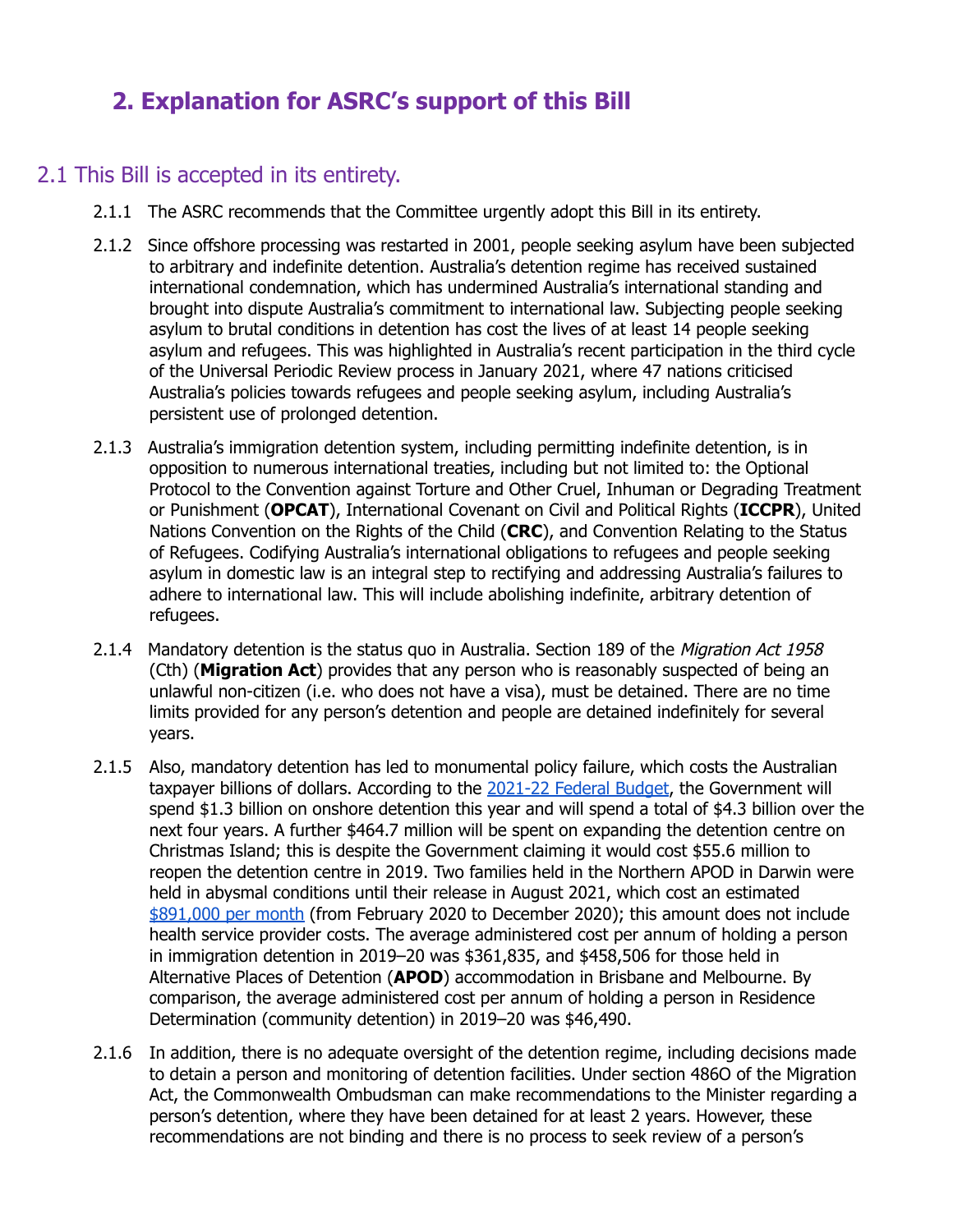detention.

- 2.1.7 The Bill addresses our concerns with the current immigration regime by providing clear guidance on the duration and conditions of immigration detention, including:
	- providing that immigration detention is a last resort, in particular for children;
	- prohibiting arbitrary or mandatory detention;
	- prescribing a maximum period of detention of 3 months, which may be extended by application to the Federal Circuit Court of up to no more than 12 months;
	- requiring that all detention is in Australia, thereby precluding offshore detention;
	- prescribing an exhaustive list of reasons for detention and prohibiting discriminatory practices to detain a person based on their mode of arrival;
	- establishing independent review mechanisms for decisions to detain people and independent monitoring of detention facilities; and
	- ensuring minimum conditions of detention, including legal assistance and health care, to ensure all detainees can live in safety and with dignity.

Case study - Maghames family

The Maghames family was the last remaining family held in the Darwin Northern APOD and were released into the community in August 2021. The family, members of a persecuted minority group from Iran, sought asylum in Australia by sea and instead of being offered protection, they were detained on Nauru and Christmas Island for over six years. In 2020, due in part to the brutal conditions of Nauru's offshore detention centre, they were medically transferred to Darwin. Here the family lived in a tiny cramped cabin for over 2 years. In the sweltering heat, the elderly parents were forced to sleep in bunk beds and were watched day and night by dozens of guards.

Hajar Maghames, who suffers from sciatic nerve damage as well as extreme back, neck and leg pain, [said](https://www.theguardian.com/australia-news/2021/aug/11/after-eight-years-in-australian-detention-the-only-refugee-family-held-in-darwin-centre-remains-in-legal-limbo) of the conditions, "This feels like a relentless form of punishment ... [my mother is] constantly in tears." She also noted how the Government was spending "massive amounts of money" to detain a sick family who only wanted to build a better life.

# 2.2 Immediately release all refugees and people seeking asylum currently held in detention

- 2.2.1 Refugees and people seeking asylum currently held in detention must immediately be released. The mental and physical health injuries that are caused by protracted detention are catastrophic and often permanent. There is no legitimate reason why refugees and people seeking asylum in detention cannot be released into the community while the government processes their visa applications.
- 2.2.2 There is no timely and clear information available to the public about the number of refugees and people seeking asylum held in immigration detention. However, there is a large cohort of refugees and people seeking asylum who were moved to Australia's onshore detention network from offshore detention for medical reasons, mostly under the former Medevac law. ASRC estimates there are currently 70 people seeking asylum and refugees who meet this description currently held in APODs such as Park Hotel. These men must be urgently released. Since December 2020, nearly 200 people previously held in detention under the same circumstances have been released into the community. The Morrison Government has provided no clear reason as to why the 70 remaining people are arbitrarily held in detention.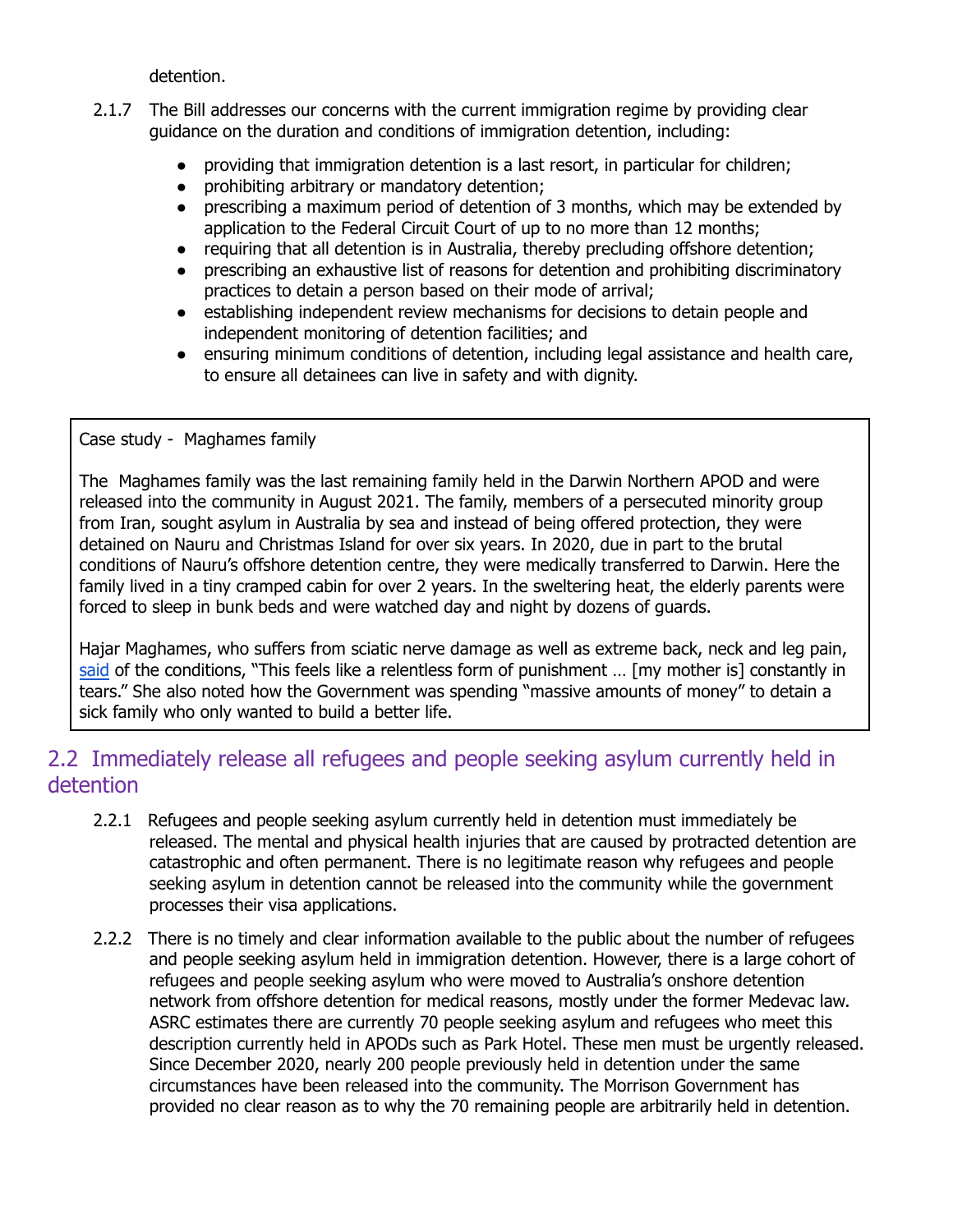- 2.2.3 We are also concerned about other people in detention who are currently seeking protection or have been granted humanitarian visas. As of March 2021, [there](https://www.aph.gov.au/api/qon/downloadestimatesquestions/EstimatesQuestion-CommitteeId6-EstimatesRoundId11-PortfolioId20-QuestionNumber377) were 736 people who held a humanitarian or protection visa prior to being detained or have applied for a protection visa in Australia. This [includes](https://www.aph.gov.au/api/qon/downloadestimatesquestions/EstimatesQuestion-CommitteeId6-EstimatesRoundId11-PortfolioId20-QuestionNumber431) 240 people in held immigration detention who are seeking protection, merits review of their protection visa refusal or have a request before the Minister to lift a statutory bar. It is inhumane and in breach of our international obligations to indefinitely detain refugees and people seeking asylum.
- 2.2.4 During the COVID-19 pandemic there has been a substantial increase in the risk of people held in detention contracting COVID-19, which in turn increases the spread of the virus to the community at large. Medical and legal bodies, including the Human Rights [Commission,](https://humanrights.gov.au/our-work/asylum-seekers-and-refugees/publications/management-covid-19-risks-immigration-detention) the [Commonwealth](https://www.ombudsman.gov.au/__data/assets/pdf_file/0015/112560/Report-No.-04_2021-Monitoring-Immigration-Detention-The-Ombudsmans-activities-in-overseeing-immigraiton-detention-January-June-2020-A2184717.pdf?utm_source=Media+contact&utm_campaign=bd73470477-MediaRelease_07052020_COPY_01&utm_medium=email&utm_term=0_2f5f078c69-bd73470477-&mc_cid=bd73470477&mc_eid=UNIQID) Ombudsman, the [Australasian](https://www.asid.net.au/documents/item/1868) Society for Infectious Diseases and the Australasian College for Infection Prevention and Control, have been warning the Government of the COVID-19 health risks, harmful conditions and lack of oversight into the care and treatment of refugees inside detention centres. Detention centres and APODs have been noted to have poor air circulation; they are often cramped and overcrowded. With a series of COVID-19 outbreaks over the previous 18 months, in particular the outbreak at Park Hotel that saw nearly half of the population contract COVID-19, it is clear that immigration detention of people seeking asylum and refugees, particularly during a pandemic, is dangerous and must end.
- 2.2.5 In addition, we are gravely concerned for the remaining people on Nauru and PNG that were subjected to Australia's offshore detention processing regime. There are around 200 refugees and people seeking asylum currently in PNG and Nauru who have been found to be owed protection and are awaiting permanent resettlement. It is unacceptable that people have been subjected to immigration detention for over 7 years and still do not have any pathway to permanent protection in Australia.
- 2.2.6 It is imperative that the release of people seeking asylum from detention must be accompanied with a support system that allows them to be active members of the community, which includes healthcare, welfare and work rights comparable to other residents of Australia. From our experience of working with people in detention, we have observed that many people struggle to re-integrate into the community after being isolated from their former support networks and not having employment for several years. However, the process of people re-integrating into the community will be much less burdensome if they have only been held in detention for a short period of time as provided for in the Bill.

## 2.3 Prohibit arbitrary detention of refugees and people seeking asylum and require that all decisions to detain refugees and people seeking asylum must be exceptional and subject to independent review

- 2.3.1 The decision to detain refugees and people seeking asylum must be subject to rigorous independent review, including decisions made under ministerial powers.
- 2.3.2 As stated above, Australian law mandates the detention of all unlawful non-citizens and there are no mechanisms for review and oversight of detention. This is inhumane and contrary to international human rights. People seeking asylum who do not pose any security threat should be permitted to reside in the community while their visa applications are processed. While persons are living in the community waiting for their visa applications to be processed, the Government must also provide support, work rights and healthcare in line with other residents to ensure people seeking asylum can live in safety and with dignity.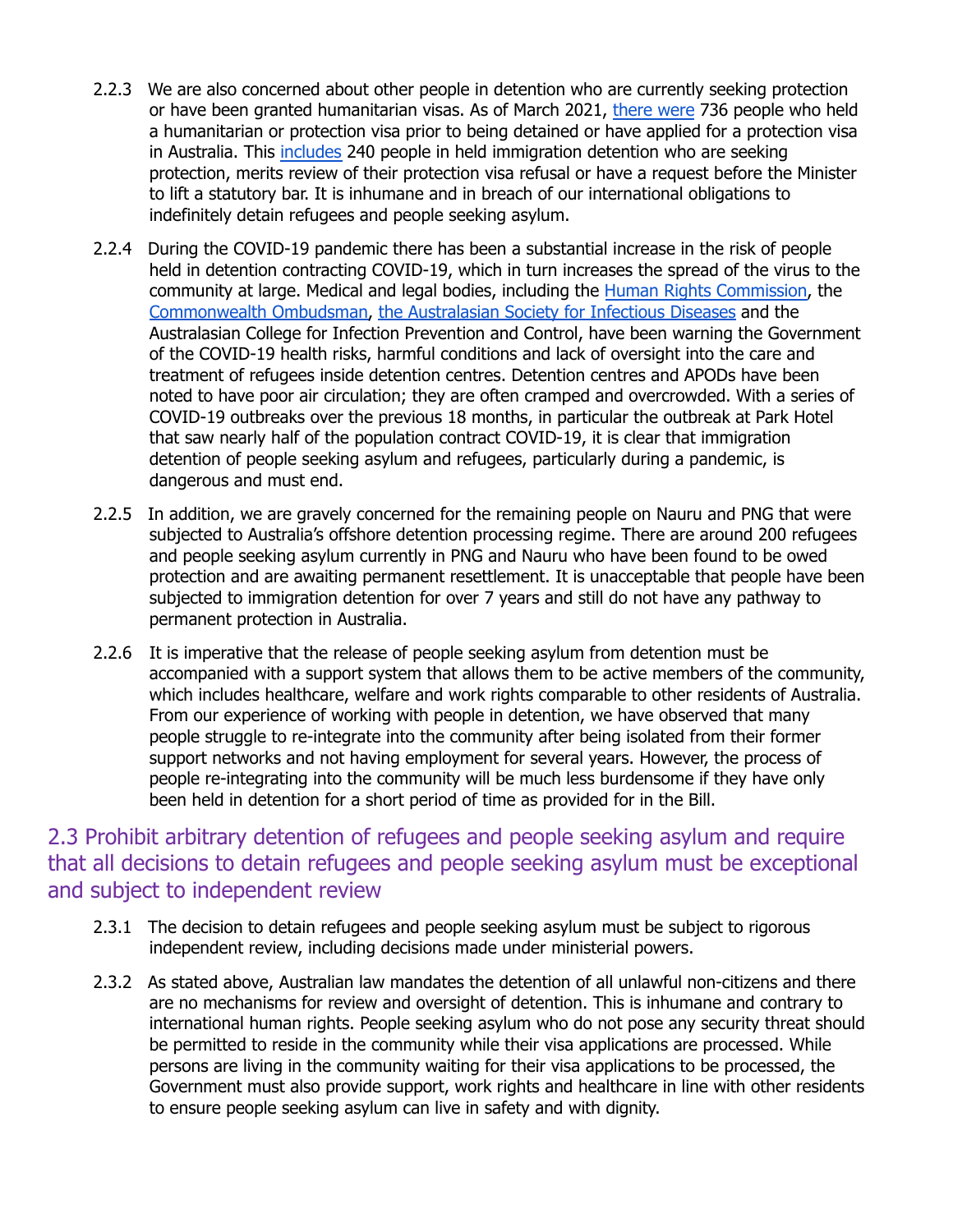2.3.3 Arbitrary and indefinite detention is dangerous and has cost the lives of 14 refugees and people seeking asylum since 2013. The worrying evidence regarding self-harm and assault within detention centres (see below section 2.6 for more information), as well as the known detrimental effects detention, has on the mental and physical health of detainees demonstrates that such facilities should be used as a last resort.

#### Case Study: Thanush Selvarasa

Thanush Selvarasa is a human rights activist for people seeking asylum and sought asylum in Australia by sea in 2013. Instead of being provided protection, he was detained on Manus Island then transferred to Melbourne Immigration Transit Authority and the Mantra Hotel Melbourne. When reflecting on his over 8 years in detention, he stated:

"How do I explain the detention life, the cage life? People seeking asylum are put in detention, within a year they will be destroyed mentally and physically. Every day our life is denied, it is not a good place, it destroys dreams and hope.

We don't know how long we are there for, everything is out of our control, we cannot choose our food, we cannot choose our clothes, we have no privacy, we are always watched, even when sleeping. When you use the bathroom a guard is outside, it made me feel crazy."

- 2.3.4 Currently the majority of people held in immigration detention are as a result of visa cancellations and refusals under section 501 of the Migration Act (known as the Character Provisions) (see below in section 2.4.4 for more information). These Character Provisions are part of 47 [personal](http://libertyvic.rightsadvocacy.org.au/wp-content/uploads/2017/05/YLLR_PlayingGod_Report2017_FINAL2.1-1.pdf) powers available to the Minister of Immigration, more than any other portfolio. These powers enable the Minister 'God-like' powers over the lives of people seeking asylum and refugees without an independent merits review system. The rapid increase in ministerial powers from 2014 onwards has made it almost impossible for people in immigration detention to be treated fairly.
- 2.3.5 The Character Provisions do not relate strictly to issues of national security or security-related offences but are shockingly broad. They give the Minister of Immigration visa cancellation power on the basis of a person's "past and present general conduct" or "suspicion of their association with a group involved in criminal conduct", or based on a "risk the person would in the future "engage in criminal conduct" or even something so tentative as, they might in the future become "disruptive" to the community in some way. These powers are antithetical to democracy and judicial fairness. Due to the broad nature of these provisions, many people who have not been convicted of offences and have not spent a day in prison, have had their visas refused or cancelled and remain in protracted detention. Further, due to amendments to section 197C of the Migration Act under the Migration Amendment (Clarifying International Obligations for Removal) Act 2021 (Cth), persons who have been found to be owed protection are not subject to mandatory removal under s 198 of the Migration Act. In practice, this means that refugees who have had their visa cancelled or refused will be subjected to indefinite detention, in breach of our international obligations under the ICCPR and CAT.
- 2.3.6 The Bill addresses our concerns regarding arbitrary and indefinite detention by providing clear maximum time limits on detention and prohibiting arbitrary and mandatory detention.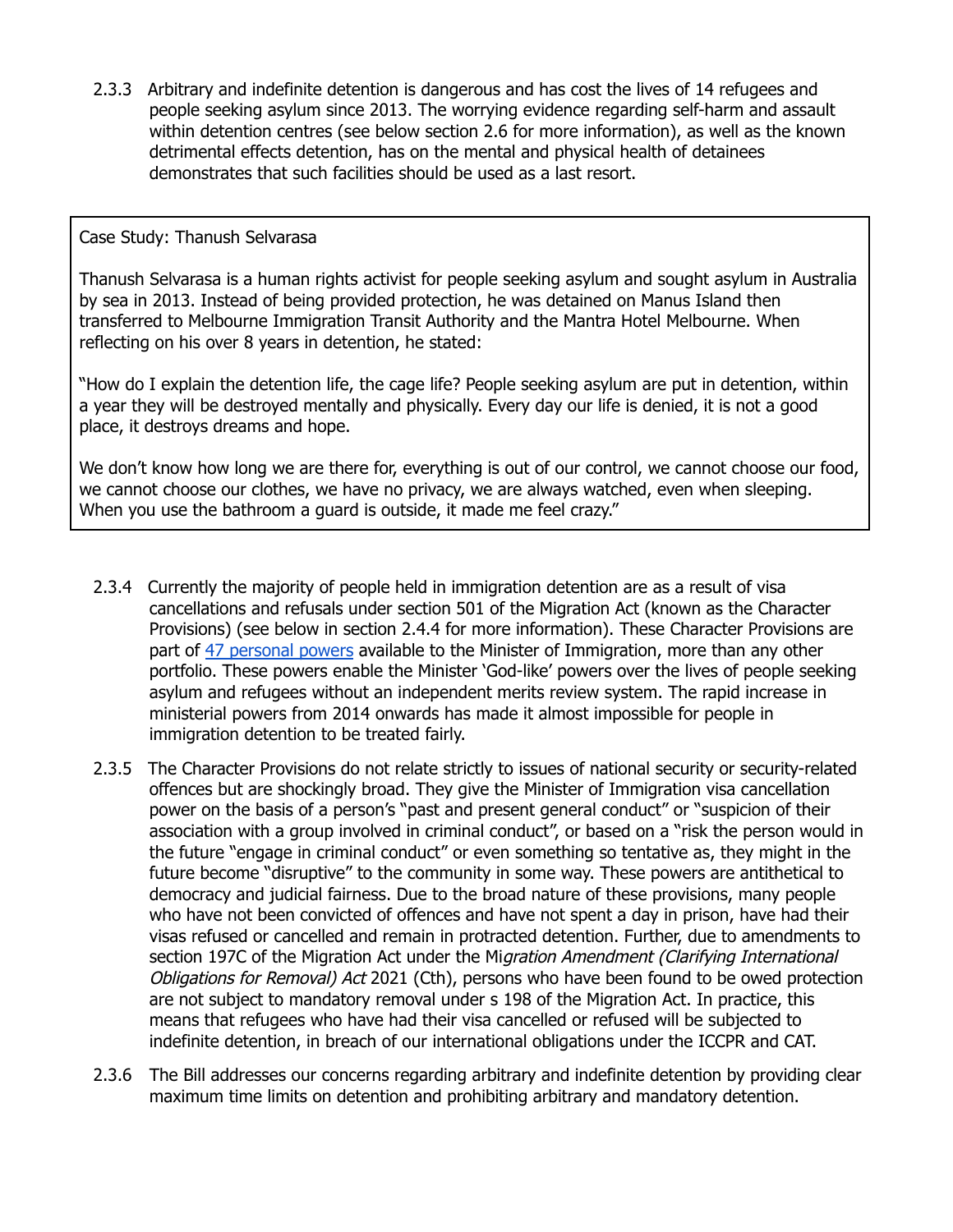# 2.4 Implement clear and strict timeframes for the length of time a person can be held in immigration detention

- 2.4.1 The ASRC urges the Committee to endorse the Bill's stipulation that non-citizens should not be kept in immigration detention for more than 3 months, with the provision that the Federal Circuit Court may extend the period of detention as a last resort for not more than 12 months.
- 2.4.2 Since 2014, there has been an expansion of people held in immigration detention and a rapid increase in the time spent in immigration detention. Since 2013, the average amount of days spent in detention has drastically increased from under 100 days to 689 days as of [30](https://www.homeaffairs.gov.au/research-and-stats/files/immigration-detention-statistics-30-september-2021.pdf) [September](https://www.homeaffairs.gov.au/research-and-stats/files/immigration-detention-statistics-30-september-2021.pdf) 2021. This is far beyond the average time spent in detention in countries such as [Canada](https://www.cbsa-asfc.gc.ca/security-securite/detent/stat-2019-2020-eng.html), [United](https://www.americanimmigrationcouncil.org/research/immigration-detention-united-states-agency) States and the United [Kingdom](https://migrationobservatory.ox.ac.uk/resources/briefings/immigration-detention-in-the-uk/) which are 14, 55 and 29 days respectively. Other countries such as Germany and France have legal maximum lengths of detention, neither of which exceed 32 days. Organisations such as the Australian Human Rights Commission have routinely [urged](https://humanrights.gov.au/our-work/asylum-seekers-and-refugees/publications/inspections-australias-immigration-detention) the Government to rectify this situation and reduce the average time in detention to an acceptable level. Establishing time frames is necessary as the current situation has become untenable.
- 2.4.3 There has also been a similarly rapid increase in the number of people held in immigration detention due to visa cancellations, leading to serious concerns of overcrowding. The issue of overcrowding in immigration detention has been noted by organisations such as the [Australian](https://humanrights.gov.au/our-work/asylum-seekers-and-refugees/publications/management-covid-19-risks-immigration-detention) Human Rights [Commission,](https://humanrights.gov.au/our-work/asylum-seekers-and-refugees/publications/management-covid-19-risks-immigration-detention) which has become heightened due to COVID-19 as the reduction of flights leaving Australia has resulted in fewer removals and a larger detention population, thereby increasing the health risk to those in detention centres. The Morrison Government's response to such overcrowding has been in part to reopen the North West Point detention facility at Christmas Island as well as rely on Alternative Places of Detention such as Park Hotel in Melbourne and Kangaroo Point Hotel in Brisbane. Both responses have been unmitigated failures, with outbreaks of COVID-19 in detention facilities, inadequate health care and support and deteriorating mental health of detainees.
- 2.4.4 By contrast, the nearly 200 refugees and people seeking asylum transferred from Nauru and PNG to Australia for medical treatment were eventually released from closed detention into the community and have integrated into the community. This demonstrates that reducing overcrowding could easily be achieved and more people should be released from detention into the community, including the remaining 70 refugees at Park Hotel.
- 2.4.5 Furthermore, the increase in the Minister of Home Affairs and Immigration powers to cancel visas without merits review has seen a corresponding rise in the number of people in immigration detention because of visa cancellations. Currently, [nearly](https://www.homeaffairs.gov.au/research-and-stats/files/immigration-detention-statistics-30-september-2021.pdf) 60% of the people held in immigration detention have had their visa cancelled under Character Provisions (more information in section 2.3.2). Clearly establishing time frames that people can be kept in detention, even when visas have been cancelled, is integral in guaranteeing the rights of people seeking asylum, refugees and non-citizens in line with our international legal obligations.

## 2.5 Respect and maintain family unity and avoid all actions that disrupt or separate family units

2.5.1 We wish to draw to the Committee's attention the deep and lasting effects of immigration detention on family separation. Indefinite and arbitrary detention invariably separates hundreds of people from their families as many spend years in immigration detention centres,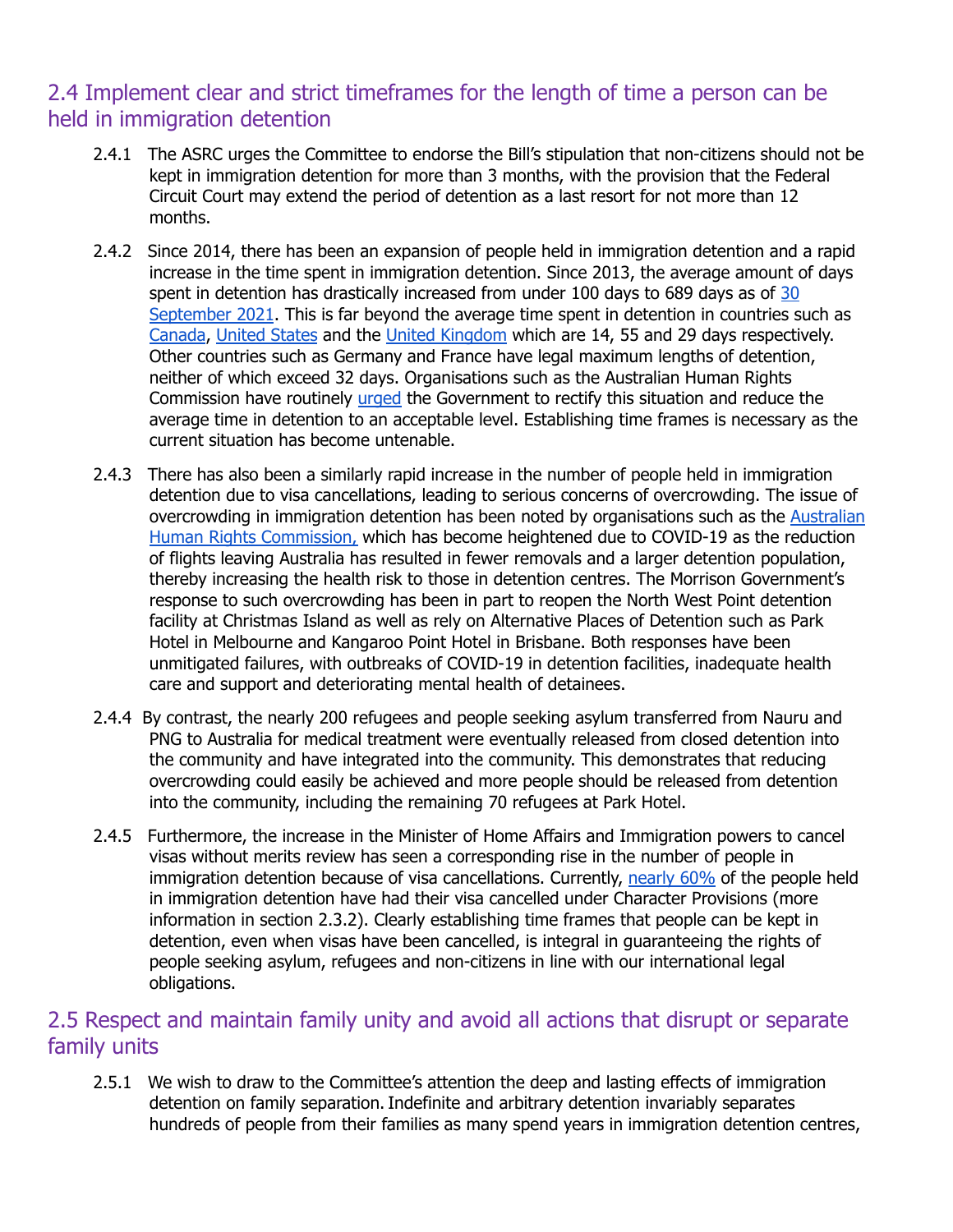including in remote locations such as Christmas Island. This practice has been repeatedly found to be in breach of the prohibition under international law on arbitrary detention. This unjustifiable detention often also results in protracted, even permanent, separation of families.

5.1.2 Furthermore, family separation has a significant impact on children. There have been glaring examples where a single parent, who is the sole carer of dependent children, has been taken into detention without regard for their children's rights to be cared for by their parents, resulting in the children being placed in State care, contrary to their best interests. Numerous [studies](https://refugeeresearch.net/wp-content/uploads/2016/11/Cleveland-et-al-2012-Detention-and-asylum-seekers_mental-health.pdf) have found that separating children from their parents is harmful to children's development and health. This is particularly relevant in the context of refugees and people seeking asylum as the children themselves are often fleeing violent circumstances.

#### Case Study - Mohammad

Mohammad arrived in Australia by boat in 2013 with his wife. They were detained on Christmas Island and transferred to Nauru where they were held in offshore detention. While in Nauru, Mohammed and his wife had a child who required urgent medical care that the child could not receive in Nauru.

While the Australian Government agreed to transfer Mohammad's wife and child to Australia, Mohammad was not permitted to travel with them and remained in Nauru. Mohammad's mental health declined significantly due to the separation from his family, and he was eventually transferred to Australia for medical treatment in 2019.

In Australia, Mohammad was detained in an APOD. Mohammed was not released into the community and was unable to see his wife and child, who were living in the same city as him. Mohammed's mental health worsened due to ongoing family separation and he attempted to take his own life on two occasions.

It was only after his second suicide attempt that Mohammed was released from detention and able to be reunited with his wife and child, whom he had not seen for 3.5 years. Although all three family members were living in Australia, they had not been allowed to see each other during this time due to the Australian Government's policy of mandatory detention.

- 2.5.3 The rights to family life and family unity are contained in numerous international treaties of which Australia is a signatory. These include but are not limited to: the Universal Declaration of Human Rights, Article 16(3); the 1966 International Covenant on Civil and Political Rights (ICCPR), Article 23(1); the 1966 International Covenant on Economic, Social and Cultural Rights (ICESCR); Article 10(1); the International Convention on the Protection of the Rights of All Migrant Workers and Members of their Families (CMW); the 1989 Convention on the Rights of the Child (CRC); and the 2006 Convention on the Rights of Persons with Disabilities (CRPD). Furthermore, protection of family life is also anchored in the right not to be subject to arbitrary or unlawful interference with privacy, family, home or correspondence as per Article 17(1) of the ICCPR, and the right to "the protection of the law against such interference or attacks" as per Article 17(2) of the ICCPR. Importantly, these rights to family life and family unity apply irrespective of a person's migration status.
- 2.5.4 The Bill addresses the importance of family unity by making the principle of family unity and the rights and best interests of the child (which includes the principle of family unity) as paramount considerations for any decision relating to immigration detention (sections 8 and 9). In addition, the Bill's provisions regarding maximum time limits for detention and that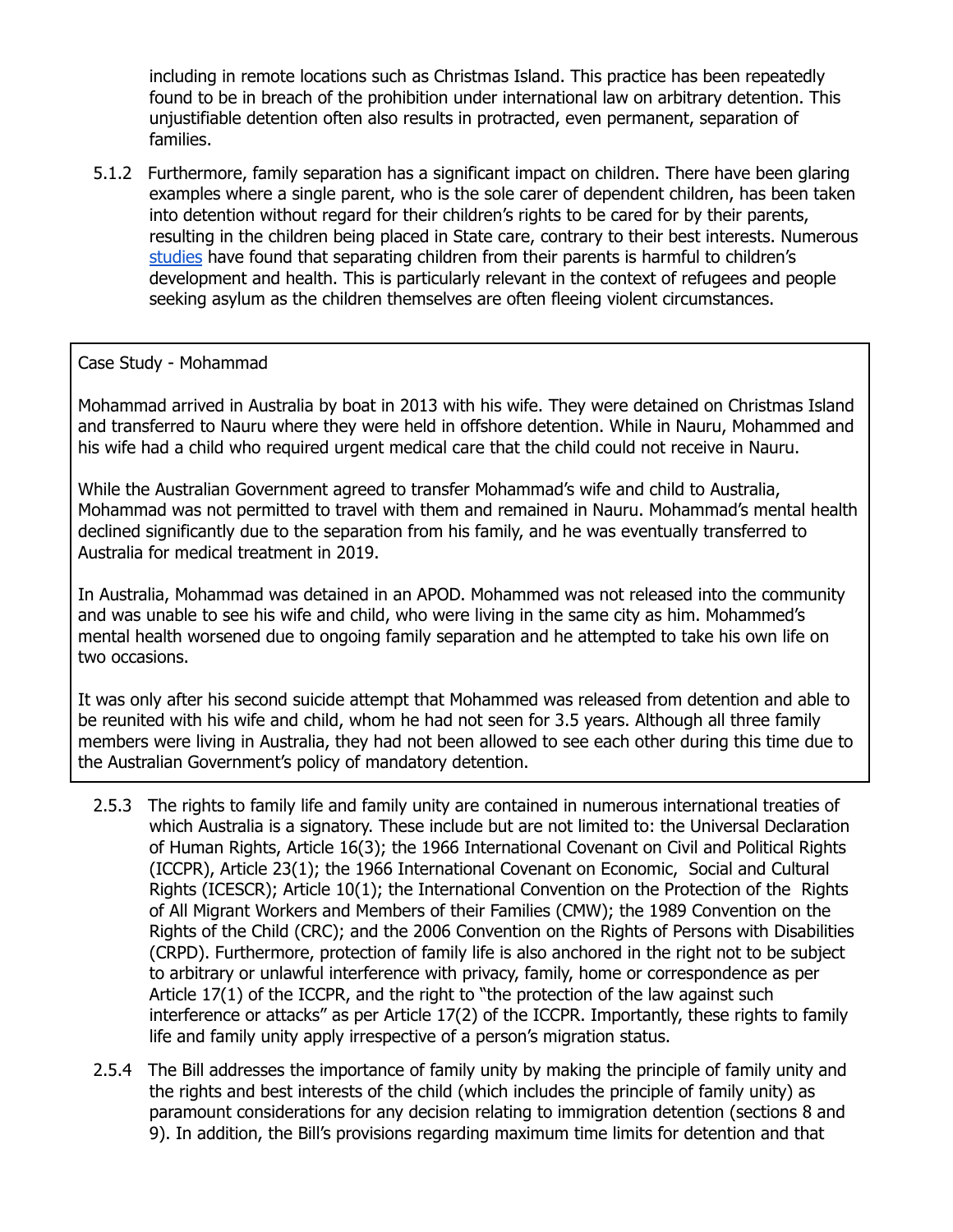children should only be detained as a last resort will further ensure family unity.

# 2.6 Provide free legal assistance and adequate medical and mental healthcare to people held in immigration detention

- 2.6.1 We would like to draw the Committee's attention to the fact that Australia does not have any human rights protection or any minimum standards of immigration detention which are enshrined in Australian law. By comparison, similar standards exist for our prison system. Due to this gap, there has been a gross failure to provide basic access to legal assistance and health services.
- 2.6.2 Immigration detention facilities are inhospitable and dangerous environments. Between 2016-2021 the Australian Border Force [recorded](https://www.aph.gov.au/api/qon/downloadestimatesquestions/EstimatesQuestion-CommitteeId6-EstimatesRoundId11-PortfolioId20-QuestionNumber405) 42 complaints of sexual assault complaints against facility workers; there have [been](https://www.aph.gov.au/api/qon/downloadestimatesquestions/EstimatesQuestion-CommitteeId6-EstimatesRoundId11-PortfolioId20-QuestionNumber404) 172 complaints of assault, and [over](https://www.aph.gov.au/api/qon/downloadestimatesquestions/EstimatesQuestion-CommitteeId6-EstimatesRoundId11-PortfolioId20-QuestionNumber401) 2,650 actual and threatened instances of self-harm.
- 2.6.3 COVID-19 also poses a unique threat to people in detention especially those in APODs (more information in section 2.2.4). During an outbreak of COVID-19 in Park Hotel, people reported to ASRC caseworkers that they not only struggled to get basic medication such as Panadol and often had to monitor their own oxygen levels, but also waited up to 5 hours to see a nurse.

#### Case Study - Anonymous

A refugee who sought asylum in Australia by sea, was later moved to offshore detention and then to onshore detention due to medical reasons, noted his experience during the COVID-19 outbreak at the Melbourne Immigration Transit Accommodation:

"We are not being given any information and our questions are not being answered. We are worried about our health and the guards will not tell us what is going on. There are not really any COVID-safe precautions being taken with new guards coming and going all the time to cover other staff members; many guards are not wearing masks; we are not being told to wear masks and there is no way that we can social distance. We cannot protect ourselves."

- 2.6.4 The inadequate medical care received by people in detention centres during COVID-19 is consistent with the reports of poor medical care in general. Lack of access to adequate mental health care is of urgent concern, highlighted by the 2,650 reported actual and threatened instances of self-harm over the previous five years. For people seeking asylum transferred to Australia for medical treatment, the situation is critical, after they have been in detention for 9 years, some since they were children. Further the medical treatment, which this cohort was meant to receive in Australia, is in many cases yet to be provided.
- 2.6.5 It is also critical that people in detention are provided with free legal assistance. Many people in detention are isolated from their support networks in the community and face other practical difficulties such as language barriers. Also, given the remote location of many detention centres, particularly on Christmas Island, many detainees do not know how to access legal assistance. Legal advice regarding their migration status, length of detention and treatment in detention are essential to ensure that people are making informed decisions and know their rights. We often are contacted by people in detention who have missed relevant deadlines for their migration cases which have serious consequences on their ability to seek asylum in Australia and live in safety from persecution.